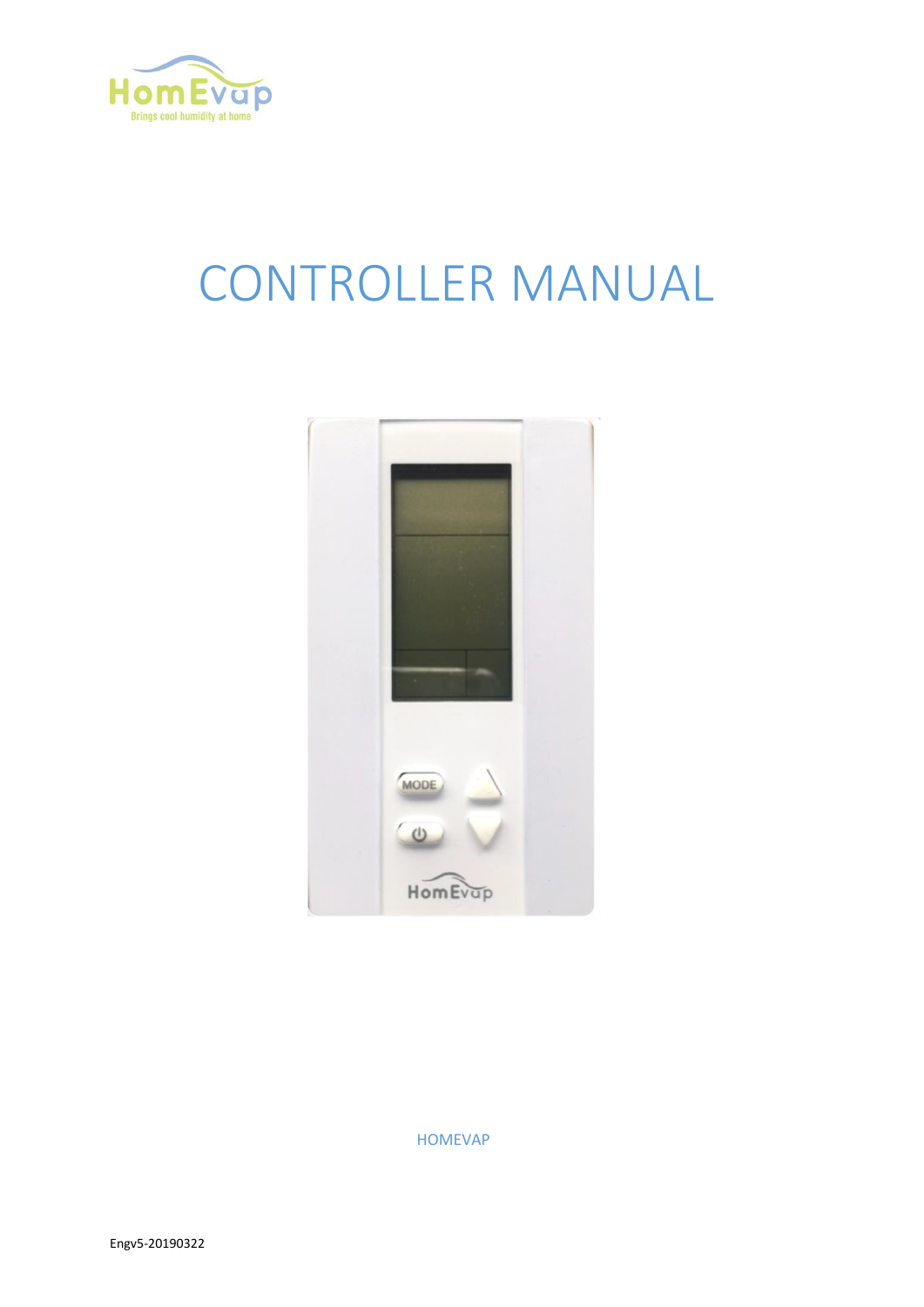

# Controller Manual

*The controller controls the unit based on the relative humidity (RH) and temperature measured in the room. It is already uniquely paired with the unit and the defaults are standard.*

*The following are shown on the display of the controller:*

- **Functions**  Humidify (HUMIDIFY), Cool (Cool) or both (AUT) depending on the equipment connected. - **Status** 
	- batteries, RF connection and control.

#### **Operation**

The controller communicates with the unit via a wireless RF signal (902MHz). Based on the (pre-)set values (setpoints) the controller sends a signal to the unit that responds to this. The (pre-)set values (setpoints) can be adjusted by the user.

N.B.! The display switches off automatically after 8 seconds to optimise the battery life. The controller connects 3 times per hour to the unit to update the measured values and to adjust the humidification control to this.

#### **Explanation symbols:**

Symbols relevant to HomEvap Humidifier:

- Humidity; humidify function
- Heat; function heater. This does not mean that it is actually on

Symbols relevant to HomEvap Cooler:

• Cool; cooling function

Symbols relevant to HomEvap Combi Comfort:

- A; function fully automatically
- Heat; function heater. This does not mean that it is actually on

Symbols relevant to HomEvap Direct:

- Humidity; humidify function
- Heat; function heater. This does not mean that it is actually on.
- Fan; function fan
- A; automatic operation fan
- Fan speed; speed fan. The higher the question the more dashes.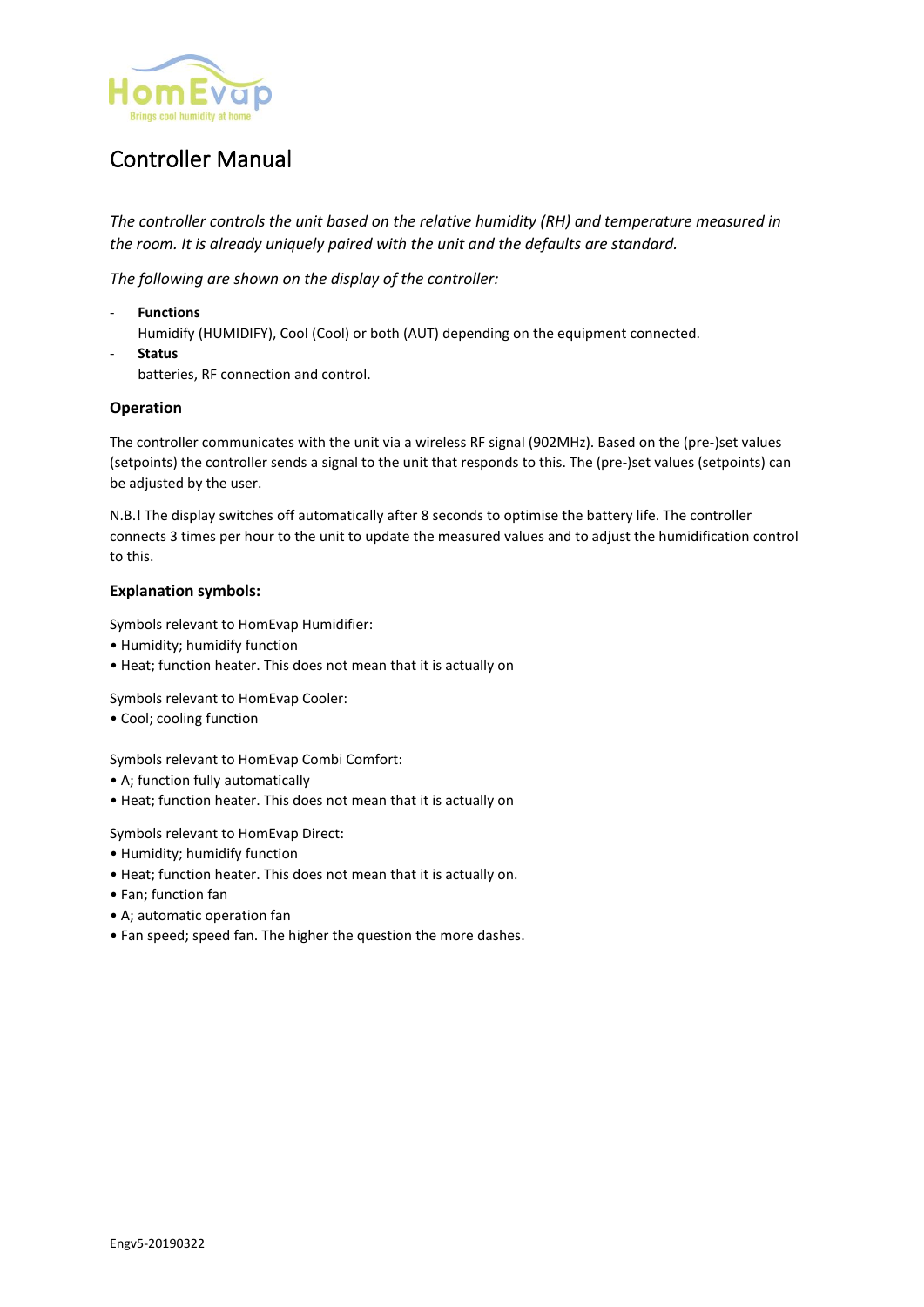

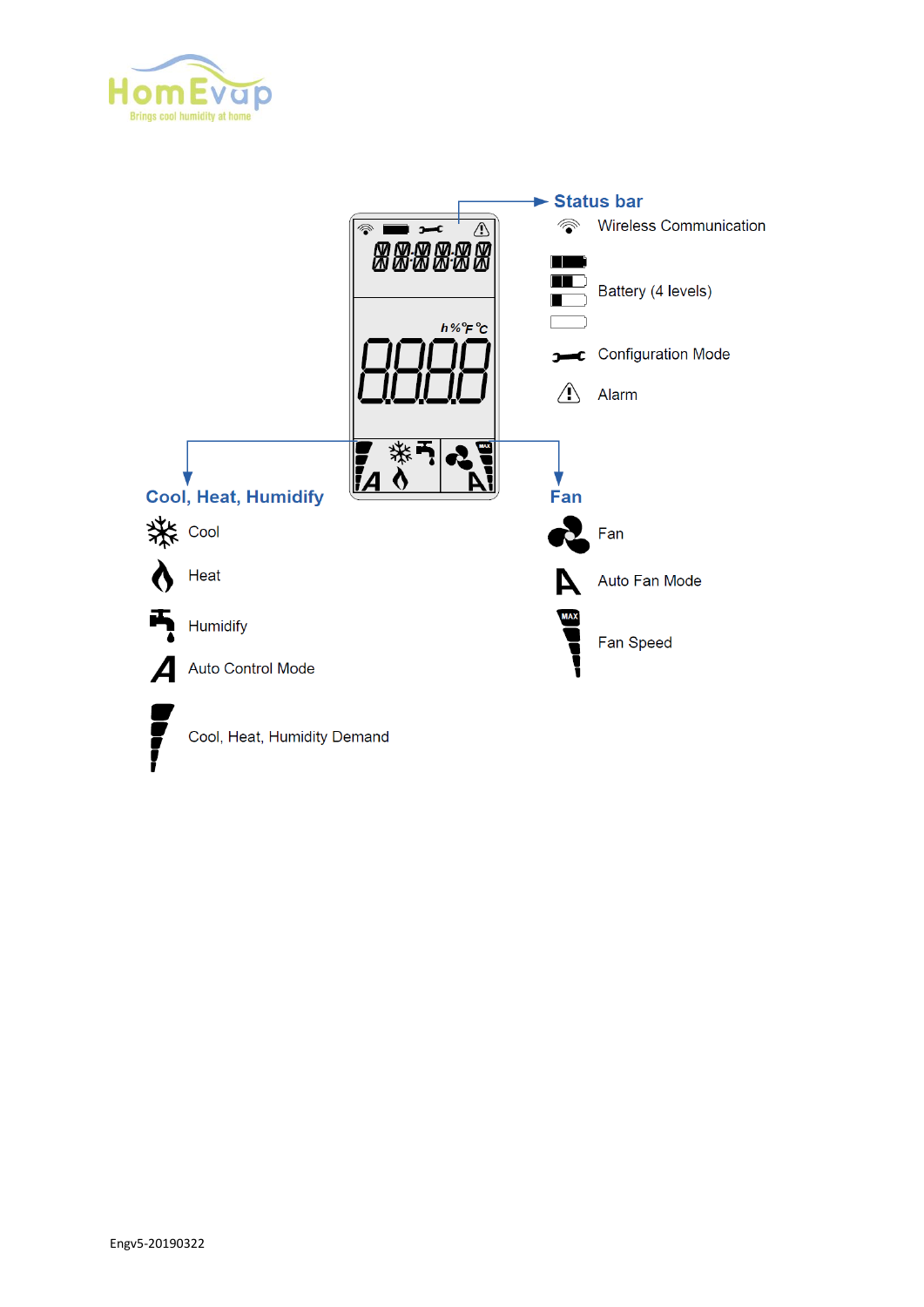

#### **Activate the HomEvap controller display:**

• Press **mode**

#### **Switch between temperature and RH (relative humidity):**

 $\mathbf{C}$ • Press:

#### **Change RH setpoint:**

- Activate the controller by pressing **mode**.
- $\mathcal{C}$ • Ensure that the RH value is visible by pressing
- Briefly press **mode** again**.**
- Then press the arrow button to change the RH setpoint.
- Press **mode** to confirm the new value.

#### **Change temperature setpoint:**

- Activate the controller by pressing **mode**.
- Ensure that the temperature value is visible by pressing
- Briefly press **mode** again**.**
- Then press the arrow button to change the temperature.
- Press **mode** to confirm the new value.

### **Function menu (this does not mean that the humidifier becomes a cooler by changing the function):**

 $\mathcal{C}$ 

- Press mode
- Briefly press mode again
- Select function with the arrow keys: Attention, only select the function you bought otherwise it will not

| Bevochtiger   |  |
|---------------|--|
| Koeler        |  |
| Combi Comfort |  |

react!

• Press mode to confirm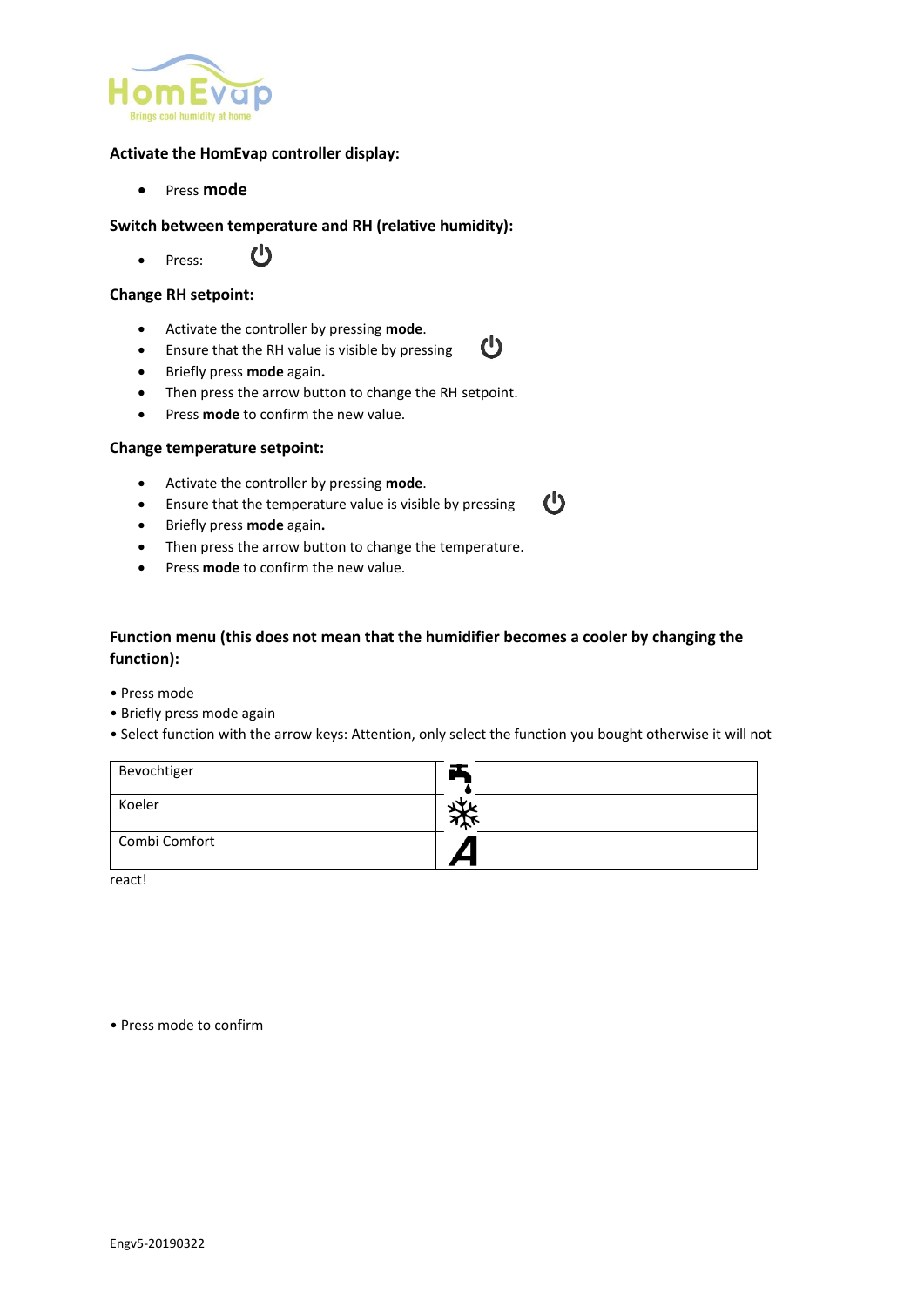

#### **Technical menu**

In the technical menu you can view the integrated temperature and relative humidity (RH) measurements. In this menu you can also reset the **alarm** and change the setpoints. This menu can be accessed by holding down the **mode button** for **2 sec.**

| Main menu                                            | Submenu                                                   | <b>Description</b>                                       |                                                                     | <b>Funtion</b>                                                        |                               |
|------------------------------------------------------|-----------------------------------------------------------|----------------------------------------------------------|---------------------------------------------------------------------|-----------------------------------------------------------------------|-------------------------------|
| <b>SETPNT</b>                                        | SP01                                                      | Setpoint temperature<br>in the duct after<br>Humidifier. | Standard set on<br>$18^{\circ}$ C                                   | Controls heater                                                       |                               |
| SP02<br>Setpoint RH duct                             |                                                           | Standard set on<br>78%                                   |                                                                     |                                                                       |                               |
| <b>TEMP</b>                                          | <b>TS01</b>                                               | Measured duct<br>temperature after<br>Humidifier/Cooler  | Measured with<br>the T1 sensor<br>(SHC080)                          |                                                                       |                               |
|                                                      | <b>TS02</b>                                               | Measured temperature<br>before<br>Humidifier/Cooler      | Measured with<br>the T2 sensor                                      |                                                                       |                               |
|                                                      | <b>TS03</b>                                               | Measured outside<br>temperature T3                       | If not<br>connected, then<br>standard 50°C                          |                                                                       | Only Combi<br>Comfort         |
| <b>TS04</b>                                          |                                                           | Setpoint temperature<br>humidifier                       | Standard set on<br>$12^{\circ}$ C                                   | Below this setpoint the<br>Humidifier is allowed to<br>function.      | Only Combi<br>Comfort         |
|                                                      | <b>TS05</b>                                               | Setpoint temperature<br>indirect cooler                  | Standard set on<br>$18^{\circ}$ C                                   | Above this setpoint the<br>Indirect Cooler is allowed to<br>function. | Only Combi<br>Comfort         |
| Setpoint temperature<br><b>TS06</b><br>direct cooler |                                                           | Standard set on<br>$22^{\circ}C$                         | Above this setpoint the<br>Direct Cooler is allowed to<br>function. | Only Combi<br>Comfort                                                 |                               |
|                                                      | Setpoint minimal<br><b>TS07</b><br>supply-air temperature |                                                          | Standard set on<br>$14^{\circ}$ C                                   | Below this setpoint the unit<br>stops.                                |                               |
| Measured temperature<br><b>TS 08</b><br>return duct  |                                                           |                                                          |                                                                     | Only with<br>return<br>sensor                                         |                               |
| <b>HUM</b>                                           | <b>RH01</b>                                               | Measured humidity in<br>duct after<br>Humidifier/Cooler  |                                                                     |                                                                       |                               |
|                                                      | <b>RH02</b>                                               | Measured humidity in<br>return duct                      |                                                                     |                                                                       | Only with<br>return<br>sensor |
| <b>COUNTR</b>                                        | CT01                                                      | Count valve<br>Humidifier/Cooler                         |                                                                     |                                                                       |                               |
|                                                      | CT <sub>02</sub>                                          | Count valve indirect<br>Cooler                           |                                                                     |                                                                       | Only Combi<br>Comfort         |
| <b>ALARM</b>                                         | AL01                                                      | Turn off service alarm                                   |                                                                     |                                                                       |                               |
|                                                      | AL <sub>02</sub>                                          | Turn off alarm                                           |                                                                     |                                                                       |                               |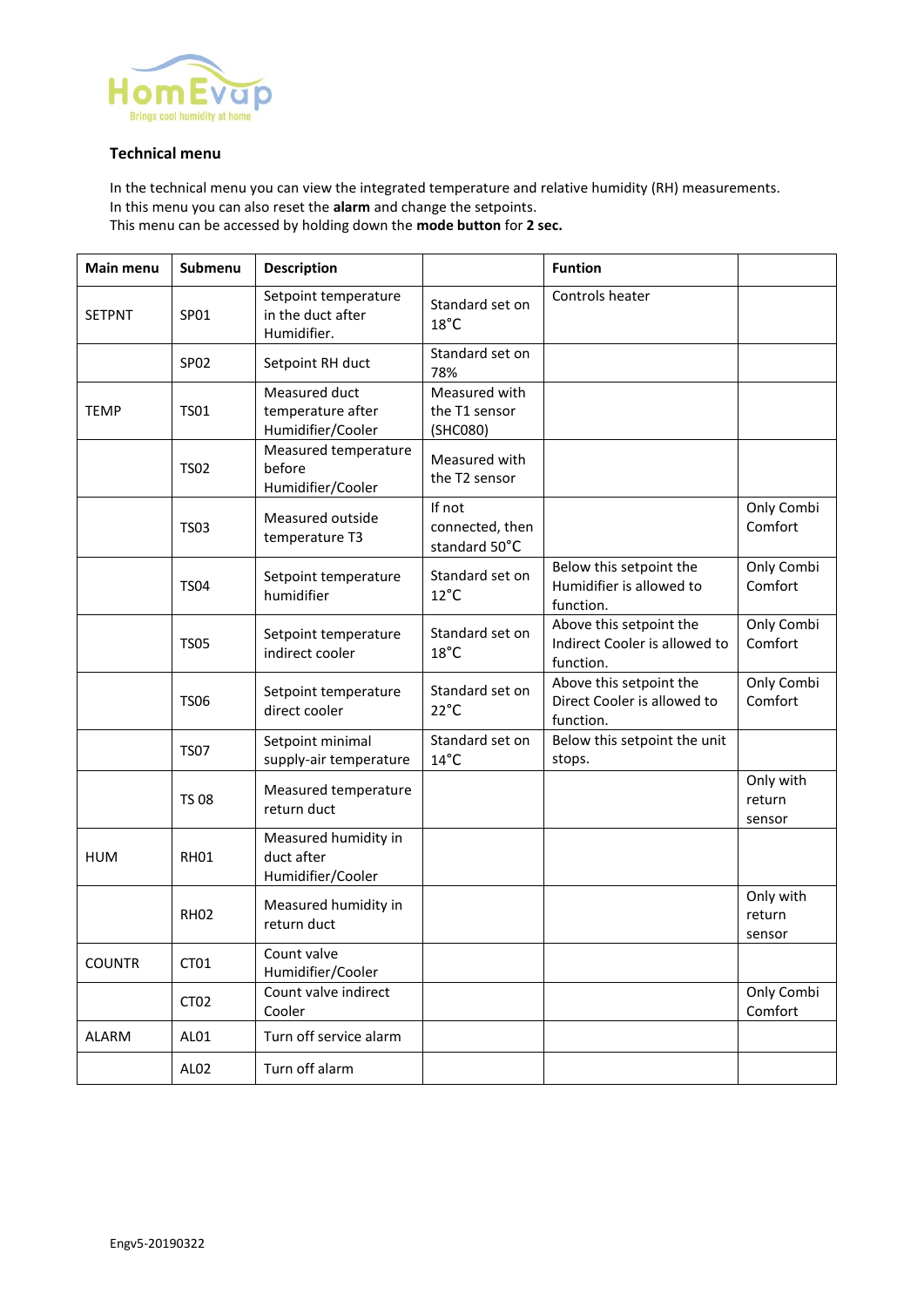

| <b>Menu navigation</b> |                                                      |  |  |  |
|------------------------|------------------------------------------------------|--|--|--|
|                        |                                                      |  |  |  |
| 1.                     | Use the arrow buttons to change to the main menu     |  |  |  |
|                        | Press mode to select the menu                        |  |  |  |
| 3.                     | Use the arrow buttons to scroll between the submenus |  |  |  |
| 4.                     | Press <b>mode</b> to select a submenu                |  |  |  |
| 5.                     | Use the arrow buttons to change the values           |  |  |  |
| 6.                     | Press mode to confirm the change                     |  |  |  |
| 7.                     | to go back one step<br>Press                         |  |  |  |

#### **Example of changing setpoint RH and temperature duct**

- Press the **mode** button for 2 seconds.
- Scroll with the arrow keys to SETPNT.
- Press **mode** to select menu.
- Scroll with the arrow keys to SP001 for temperature and SP002 for RH.
- Press **mode** to select submenu SP001/SP002.
- Use the arrow buttons to change the values
- Press **mode** to confirm value.

#### **Reset alarms**

- Press the **mode** button for 2 seconds.
- Scroll with the arrow keys to ALARM.
- Press **mode** to select menu.
- Scroll with the arrow keys to AL01 for service or AL02 for other alarms.
- Press **mode** to select submenu.
- Use the arrow buttons to go to Rst.
- Press **mode** to confirm value.

# Combi Comfort When does which unit function?

The Combi Comfort is controlled by the outside temperature sensor. This determines when which unit is allowed. If the temperature is between 12 and 18 degrees, the unit will be off and the display shows OFF. Below the setpoints when which function may come in:

- Humidifier: below 12 degrees outside temperature (TS04).
- Indirect cooler: above 18 degrees outside temperature (TS05).
- Direct cooler: above 22 degrees outside temperature (TS06).

These setpoints can be adjusted in the technical menu. NOTE: TS04 cannot exceed TS05, TS05 cannot exceed TS06.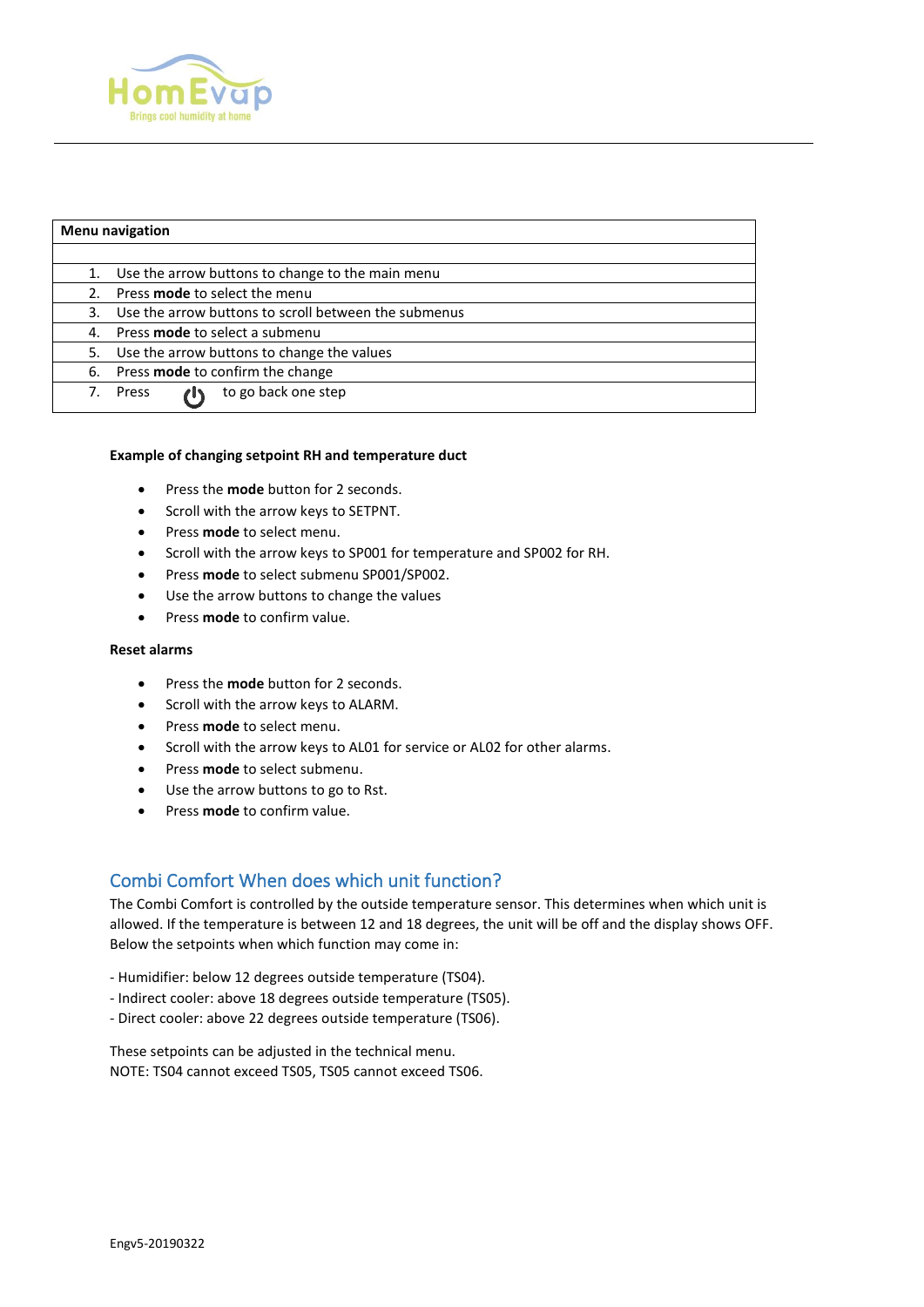

#### **FAULTS AND ALARMS**

| <b>Alarm LED</b>                    | <b>Display Tekst</b> | <b>Meaning</b>                                      | <b>Action</b>                                                                                                                                                                                                                                                                                                                                                                                                                                                                                                                                                                                 |
|-------------------------------------|----------------------|-----------------------------------------------------|-----------------------------------------------------------------------------------------------------------------------------------------------------------------------------------------------------------------------------------------------------------------------------------------------------------------------------------------------------------------------------------------------------------------------------------------------------------------------------------------------------------------------------------------------------------------------------------------------|
| Alarm LED on                        | S OFF                | Contact main<br>enable broken,<br>unit switches off | Restore contact main enable, see wiring diagram                                                                                                                                                                                                                                                                                                                                                                                                                                                                                                                                               |
| <b>Alarm LED on</b>                 | U OFF                | Contact user<br>enable broken,<br>unit switches off | Restore contact user enable, see wiring diagram                                                                                                                                                                                                                                                                                                                                                                                                                                                                                                                                               |
| <b>Alarm LED blinks</b><br>3 times  | <b>SENSUP</b>        | Contact with<br>SHC80 sensor<br>broken              | Check SHC80 wiring and if necessary repair, check that<br>the light on SCH80 sensor flashes regularly, if not<br>replace faulty sensor.                                                                                                                                                                                                                                                                                                                                                                                                                                                       |
| <b>Alarm LED blinks</b><br>5 times  | <b>OUTDEF</b>        | T3 sensor outside<br>air faulty                     | Check wiring for break or wear, in case of doubt<br>replace. Testing can be done by keeping the sensor at<br>8°C or colder in water or air; the Evap must then be<br>activated because the water valve opens.                                                                                                                                                                                                                                                                                                                                                                                 |
| <b>Alarm LED blinks</b><br>9 times  | <b>WATER</b>         | No rise of RH in<br>duct                            | Check that the water tap is open<br>If tap is open and there is a demand (outside air<br>$\bullet$<br>below 12°C) disconnect the black hose on top on<br>the knee joint and activate the water valve by<br>switching the voltage off and back on again, water<br>should now come out of the hose; if valve does not<br>respond, replace valve.<br>If valve is working and matrix material does not get<br>wet after switching, then the LegioSafe filter is blocked                                                                                                                           |
|                                     |                      |                                                     | and must be replaced. Order product code 351025<br>from your dealer.                                                                                                                                                                                                                                                                                                                                                                                                                                                                                                                          |
| <b>Alarm LED blinks 11</b><br>times | <b>NOAIR</b>         | No airflow Cooler                                   | Check if HRAV is working                                                                                                                                                                                                                                                                                                                                                                                                                                                                                                                                                                      |
| <b>Alarm LED blinks 13</b><br>times | <b>NOCOOL</b>        | No water Cooler                                     | Check that the water tap is open.<br>· If the faucet is open and there is a demand (for the<br>combination comfort outside temperature must be<br>below 12 ° C) disconnect the black supply hose from<br>the knee on the unit, and reset the unit by plugging<br>the plug in and plugging it in again.; if water comes<br>out and the water valve does not respond, the water<br>valve is defective, replace the water valve.<br>· Does the water valve work and the matrix does not<br>get wet after the valve has switched, then the<br>legionella filter is clogged; replace the cassette. |
| <b>Alarm LED blinks</b><br>15 times | <b>HEATER</b>        | <b>Heating faulty</b>                               | Check air temperature after the humidifier, this must<br>be >8ºC, if not air heater is faulty. Call installer for<br>replacement.                                                                                                                                                                                                                                                                                                                                                                                                                                                             |
| <b>Alarm LED blinks</b><br>17 times | AIRFLW               | No airflow                                          | Check if HRV is working.                                                                                                                                                                                                                                                                                                                                                                                                                                                                                                                                                                      |
| <b>Alarm LED blinks 19</b><br>times | T <sub>2</sub> Def   | T2 sensor outside<br>air faulty                     | Check wiring for break or wear, in case of doubt<br>replace. Testing can be done by keeping the sensor at<br>8°C or colder in water or air; the Evap must then be<br>activated because the water valve opens.                                                                                                                                                                                                                                                                                                                                                                                 |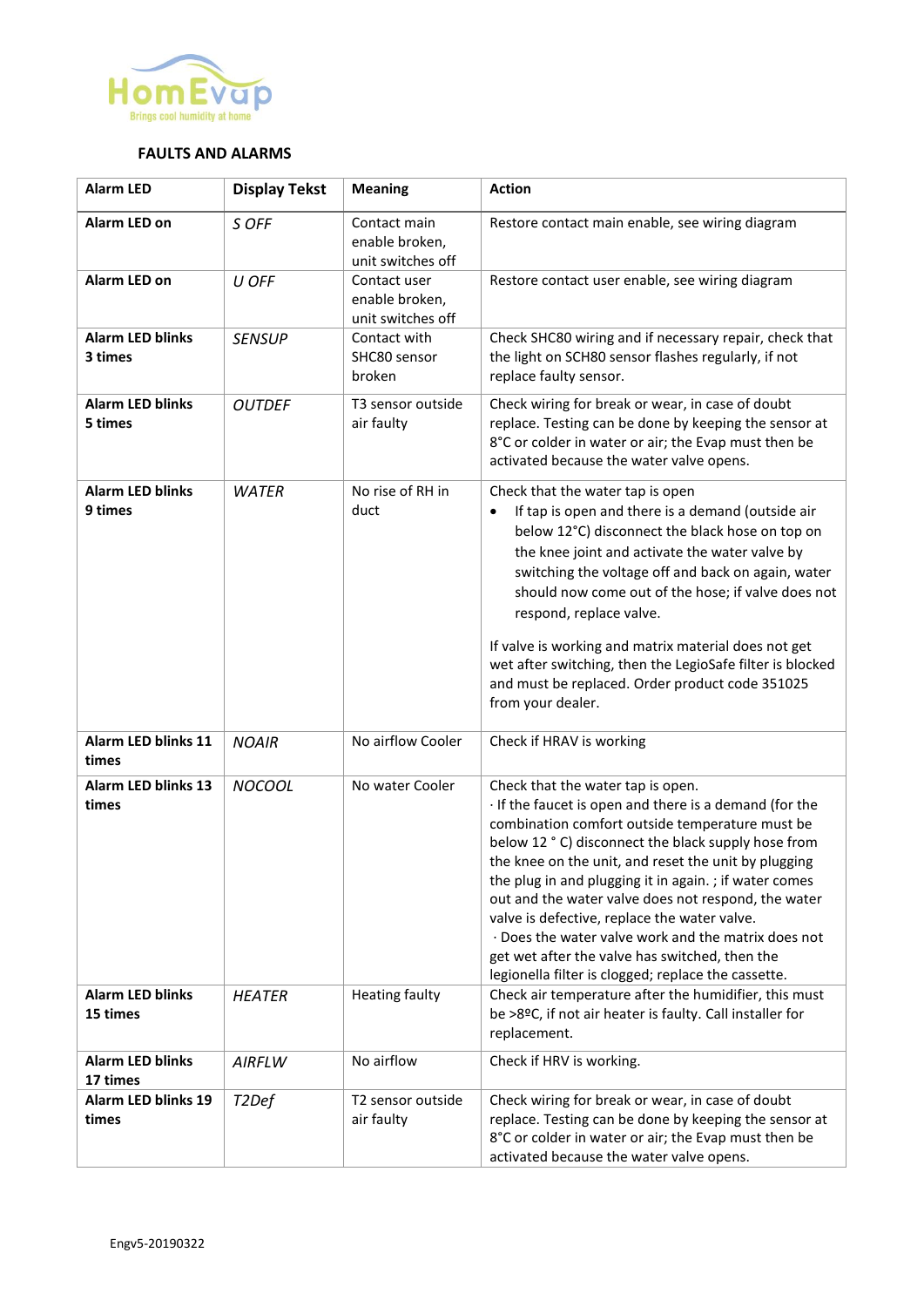

| <b>Service LED</b> | Service | The cassette must be replaced |
|--------------------|---------|-------------------------------|
| continuously on    |         |                               |

#### **EXAMPLE**

#### **The display shows: "WATER" and an "alarm" triangle.**

**Use of Humidifier:** cause no water supply, or no increase in RH% measurement by SHC80. Actions: check that the tap is open, check that the valve is working by turning off power to the HomEvap system module and switching it on again. Listen to see whether water is flowing for min 20 seconds.

RESET procedure:

- Activate LCD by pressing **mode**, wait 2 seconds, press **mode** again for 2 sec to go to the reset menu.
- Display shows **STPT**.
- Use the arrow buttons to scroll through the menu
- If the display shows **ALARM**, press **mode.** Display indicates **AL01**, press the arrow buttons until the display shows **AL02**. Press **mode** - the display shows **NO**

 $\bf{C}$ 

- Press arrow buttons until display shows **Rst**.
- Confirm reset by pressing **mode** and then the button
- Check reset by pressing **mode** again.
- The 'water' and 'alarm' triangle should now have disappeared.